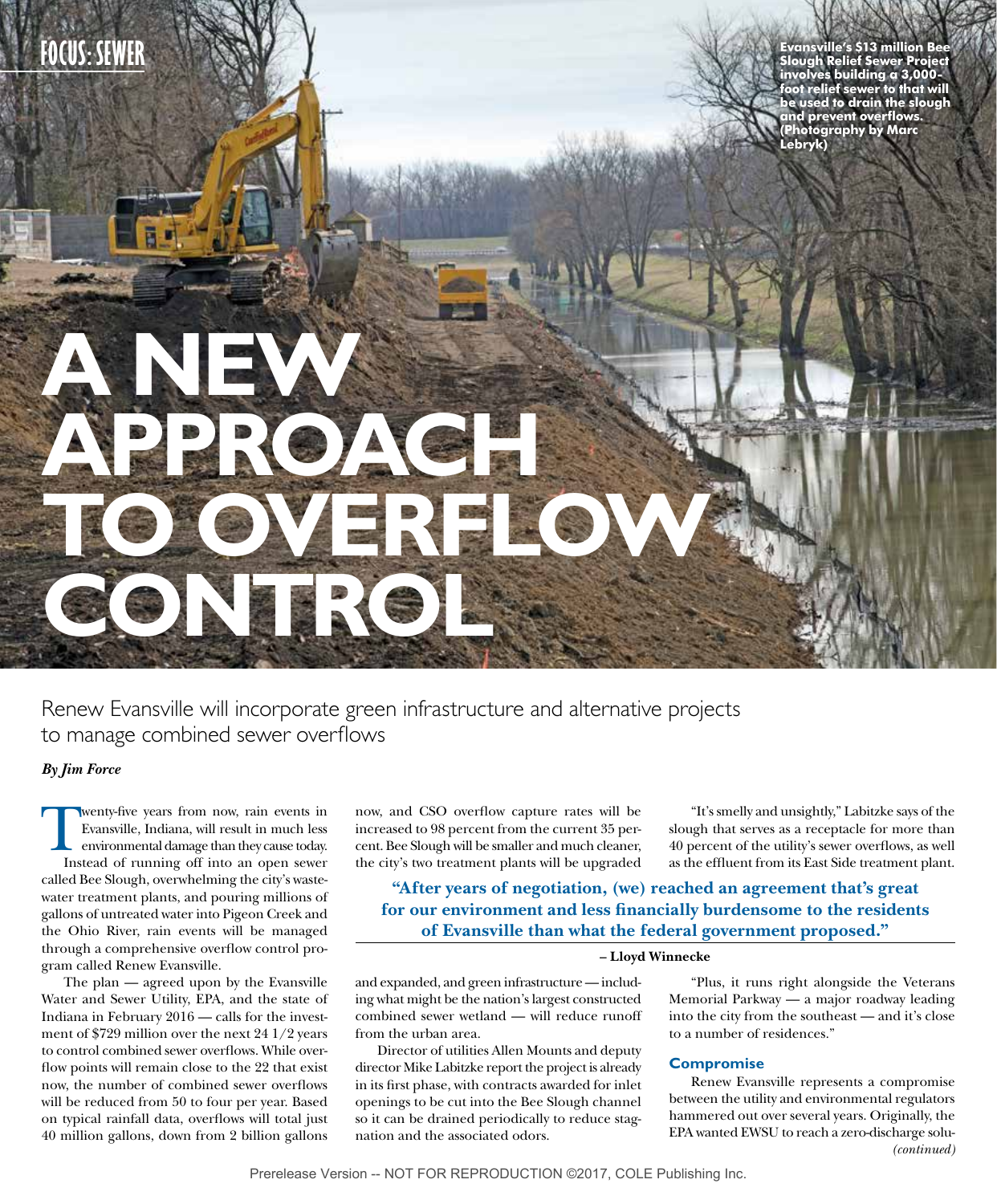### **"The whole idea is to keep stormwater out of the sewer system in the first place."**

### **– Allen Mounts**

tion (0 overflows), which would have required the utility to spend over a billion dollars to design and install a deep tunnel to capture and store the water. Evansville countered with a plan to spend around \$540 million to reduce overflow occurrences to 11 per year, with a stormwater capture of 92 percent.

Finally, after an analysis of the city's ability to afford the remediation projects, the current plan was agreed upon.

Mounts says Evansville Mayor Lloyd Winnecke and state Department of Environmental Management officials were helpful in arriving at the compromise. "We had a difficult time convincing the authorities that the constructed wetlands would be effective and were a much less expensive way of meeting the requirements than the deep tunnel. Our mayor was actively involved in the discussions. Finally, we reached the point where we said, 'this is it, and this is all we can do.'"

EWSU's 24 1/2-year time frame differs from most U.S. cities' 20-year plans, the mayor also noted. The extended time limit was negotiated to allow the city more time to fund the planned projects and reduce the rate increases that would have been greater throughout a 20-year period.

"Some cities are struggling to honor the terms of their federally mandated Consent Decrees, and we're thankful that EPA worked with us to develop a mutually beneficial plan," Mayor Winnecke said in a press release at the time. "After years of negotiation, (we) reached an agreement that's great for our environment and less financially burdensome to the residents of Evansville than what the federal government proposed."

### **Plan elements**

While the overflow control plan contains a number of elements the utility will be taking to reach discharge goals, the remediation of Bee Slough is the signature piece. That's not only because of its visibility, but a citizen advisory council working with EWSU identified it as the top priority.

For years, the slough has served as a 1.1-milelong channel for the collection of stormwater and combination sewer overflows, as well as treated effluent from the city's East wastewater treatment plant. The slough is emptied into the Ohio River only when certain levels are reached and the local Levee Authority either opens its gates or pumps the water out. The water stagnates, and solids and sediment collect on the bottom, which must be removed by front-end loaders after the channel is emptied. Labitzke says the slough fills about 50 times a year, collecting nearly a billion gallons of combined sewer overflow annually — about half of the city's total — which is discharged into the river.

*(continued)*



### **PROFILE:** Evansville, Indiana, Water and Sewer Utility

# **FOUNDED:**

**AREA AND POPULATION SERVED:** 55 square miles, 180,000 people

**INFRASTRUCTURE:**  830 miles of sewers,

**PROJECT:**

**OBJECTIVE:** 

**COST AND TIMELINE:**  \$729 million over 24 1/2 years.

**STAFF:** 

**ANNUAL OPERATING BUDGET:** 

**WEBSITE:** 

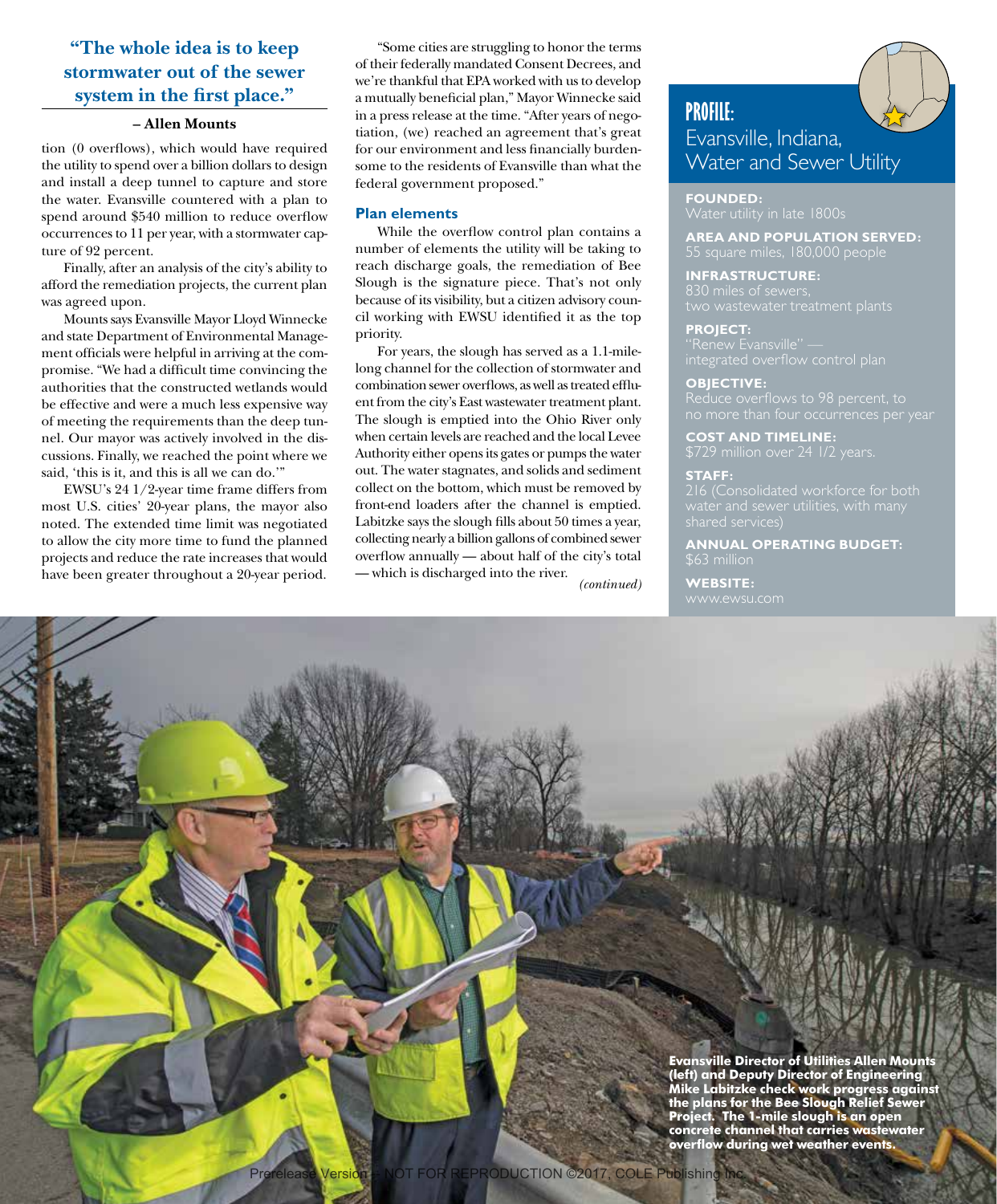**"Public outreach is very important. I think our team has been really creative, using You Tube videos; our Leadership Evansville program, which develops community leaders; Twitter; and the mayor's Facebook page."**

#### **– Allen Mounts**

**Evansville is embarking on a project to construct its own effluent pumping station to transport treated effluent directly to the Ohio River instead** 

**of Bee Slough.**

**Allen Mounts (center) discusses the expansion of a pump station with Mike Labitzke (right) and IOCP Construction Manager Steve Capin.**

## CLEAR PATH TO SUCCESS

having examined and cleaned lines beneath

closed circuit TV trucks equipped with two that can extend hoses into private easements.

As with the larger overflow control Labitzke says it's an educational tool to help around them."



The situation will change soon. Currently, EWSU is constructing an interceptor sewer running parallel to the slough from Cass Avenue to Shawnee Drive. The 60-inch fiberglass pipe runs southeasterly for 3,000 feet. The new line is situated between homes and the slough, and will consolidate two CSOs and in the future will direct them to a satellite treatment location. For now, flow can be directed to a lift station and then the East treatment plant for treatment and disinfection. The current project — estimated at \$13.3 million — also includes the inlets that can be opened to drain the contents of the slough into the new sewer when necessary.

And while the interceptor is a key to eliminating the Bee Slough problem, it's a doubleedged sword, in Mounts' words. "It backs up against neighborhoods and is highly visible," he explains. "Neighbors are having to put up with the removal of many trees and 20 months of heavy construction in their backyards."

### **New pumping station**

Next, the utility is embarking on a project to construct its own effluent pumping station to transport treated effluent directly to the Ohio River instead of the slough. The pump station is due for completion by 2019, and will be located near the East treatment plant. It will have a maximum capacity of 68 mgd, including 40 mgd in reserve for treated effluent from the East treatment plant expansion and 28 mgd for pumping water from the satellite treatment facilities of Bee Slough.

"Construction of our own effluent pump station means we will be able to elevate and discharge treated water to the river without having to depend on the Levee Authority," Mounts says.

The new pumping station will be just one of the improvements at the East treatment plant. "The plant is bottlenecked at the secondary stage," says Labitzke. "The primaries can treat up to 40 mgd, and the agreement calls for expansion of the secondary train by 14 mgd (which would take it to 40 mgd capacity as well).

He says the utility will hire a design firm to look at different technologies, including vertically configured aerated biofilters, which are in operation at the West plant. "They might be the solution," he says, noting that the East plant is landlocked and a vertical treatment process would be best suited for that site. "We're looking at a two- to three-story building, rather than additional aeration basins."

The expansion will give the plant the ability to treat and then disinfect the first flush from the sewer system at the start of a rain event and before a CSO is activated. "When that project is finished," says Mounts, "we'll start seeing a real impact."